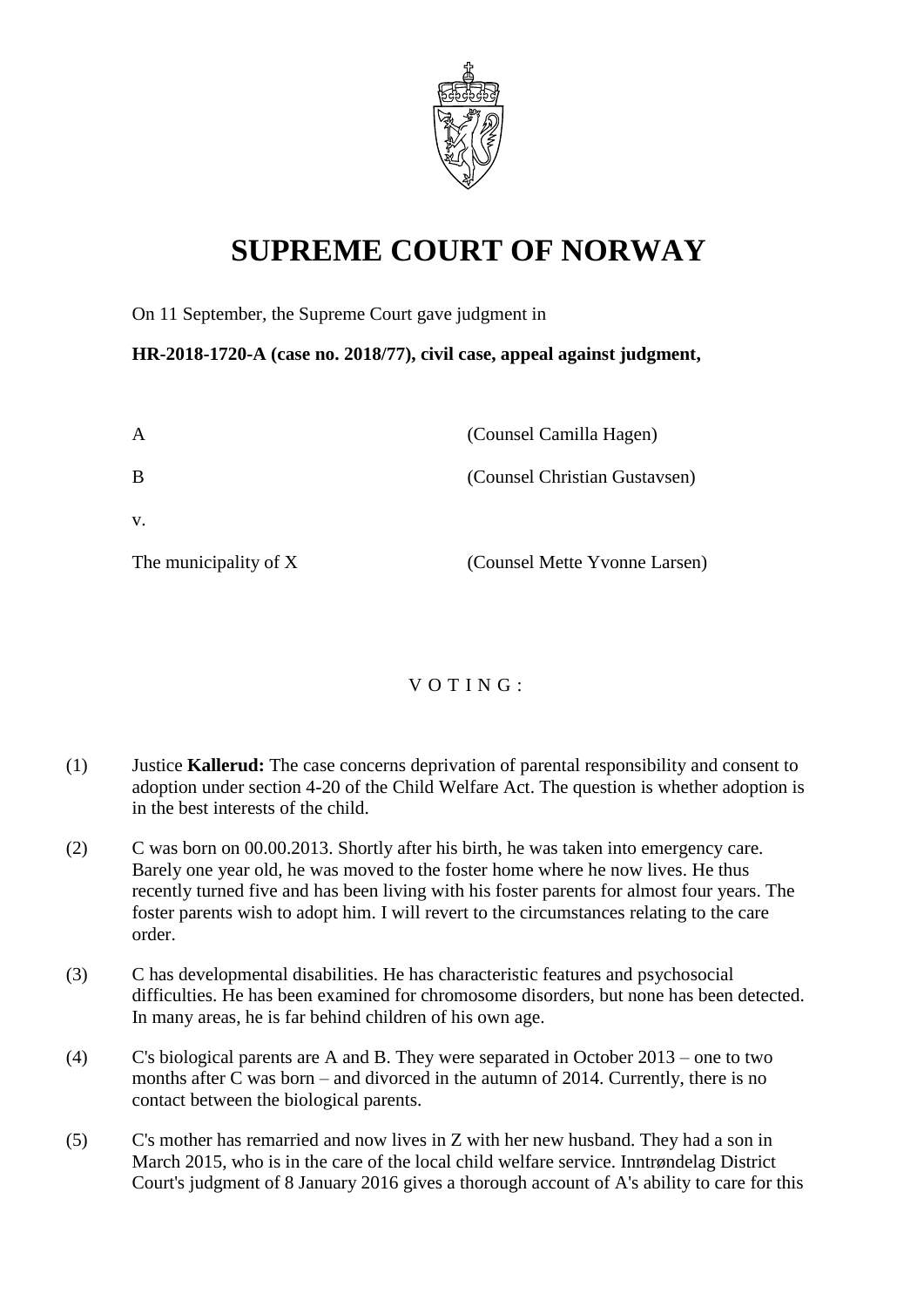son. As the court concluded that it would be "seriously detrimental" to the care of the child if he were to be returned to his parents, the order of the child welfare service was upheld. The court also agreed with the child welfare service's decision to keep the foster parents' address secret to the biological parents. The parents have contact visits with their son four times a year. Since the summer of 2016, contact visits have been carried out without the supervision of the child welfare service.

- (6) After the split-up, C's father moved back to his parents. He later established a new relationship, which has now ended.
- (7) When C was born, the parents lived in X. On 20 August 2013 four days after C's birth the local child welfare service issued an emergency care order under section 4-6 of the Child Welfare Act. The order sets out that the child welfare service had received a note of concern from A's general practitioner during the pregnancy. The note reported a number of alarming circumstances concerning A and serious problems in the relationship between her and B. Three days after the birth, the child welfare service received another note of concern. The child welfare service initiated inquiries, but had the impression that the parents tried to avoid contact. It was agreed that the parents would come to the child health clinic the next day, where they would also meet the child welfare service. Despite this, the parents took the newborn child in their car and informed the child welfare service that they had gone to Western Norway.
- (8) The child welfare service concluded against the background I have briefly presented that it would be of great harm to the child if he were to remain in his parents' care. An order was issued for the boy to be taken into emergency care at a secret address, but that he was to have contact visits with his parents for a maximum of two hours per week under supervision. The County Social Welfare Board (*fylkesnemnda for barnevern og sosiale saker*) approved the order on 22 August 2013.
- (9) With the help of the police, the child was found on 20 August 2013 and placed in the emergency home.
- (10) After the first care order had been issued, information emerged that increased the child welfare service's concern. On 30 August 2013, the child welfare service issued new temporary orders deciding among other things that, due to the recent events, there should be no contact visits. The orders gave a thorough presentation of the factual circumstances as well as detailed arguments. For instance, it was held that such visits entailed a risk of attempted abduction to which the child should not be subjected, as any success in running away with him would entail danger to his life and health. The County Social Welfare Board approved the new orders on 2 September 2013.
- (11) On 29 November 2013, the County Social Welfare Board in Y ordered that the boy be taken into care and, like the child welfare service, that he be placed at a secret address with no access to the parents.
- (12) The County Social Welfare Board's care order was brought before the district court, which upheld it. The case was appealed to the court of appeal, but was not admitted. The further appeal to the Supreme Court was dismissed on 27 March 2015.
- (13) On 28 December 2015, the municipality of X brought before the County Social Welfare Board a request for deprivation of parental responsibility and consent to adoption.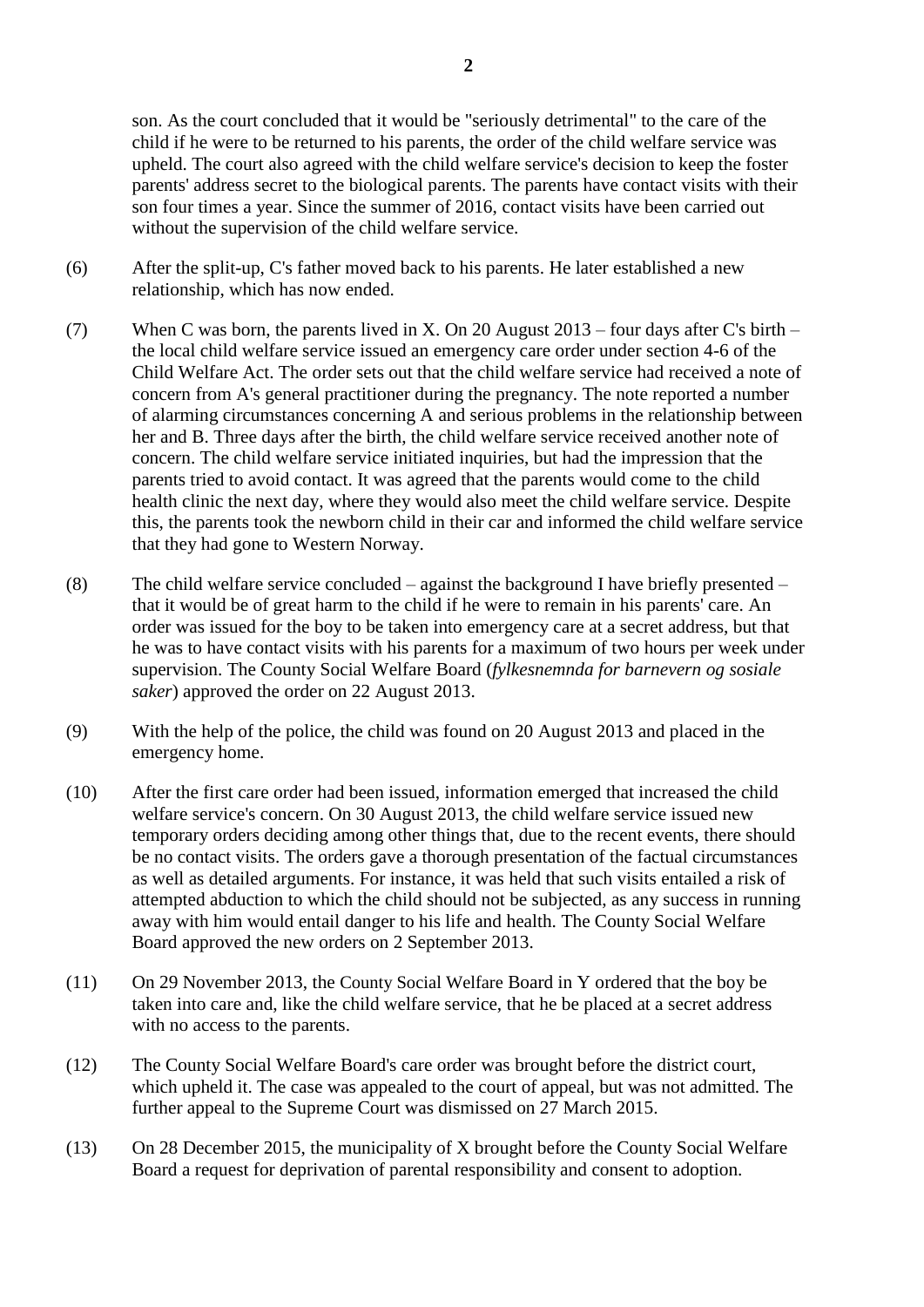- (14) On 17 February 2016, the County Social Welfare Board in Y concluded as follows:
	- **"1. A and B are deprived of parental responsibility of C, born 00.00.2013, see section 4-20 subsection 1 of the Child Welfare Act.**
	- **2. The County Social Welfare Board consents to C's foster parents adopting him, see 4-20 subsections 2 and 3 of the Child Welfare Act.**
	- **3. The County Social Welfare Board will not decide whether there should be contact between C and his biological parents after the adoption, see section 4- 20 of the Child Welfare Act."**
- (15) A filed a petition for review to Inntrøndelag District Court, while B asserted third party rights. On 1 December 2016, Inntrøndelag District Court concluded as follows:
	- **"1. Items 1 and 2 of the County Social Welfare Board's order 17 February 2016 in cases 15/311 and case 15/351 are upheld.**
	- **2. A and B are not to have access to C."**
- (16) Item 1 of the conclusion implied that the district court denied the request for deprivation of parental responsibility and consent to adoption.
- (17) The judgment was given with dissenting opinions. The majority the professional judge and the lay judge from the general lay judges committee – found that it was premature to conclude that the advantages of adoption would make up for the disadvantages of losing contact with the biological parents. The minority – the expert lay judge – found that the conditions for adoption were met. The minority found that there were weighty reasons for adoption, stressing that the boy was particularly vulnerable and that adoption would ensure stability and safety for him and for his foster parents.
- (18) The municipality of X appealed to Frostating Court of Appeal, which on 16 October 2017 concluded as follows:
	- **"1. A and B are to be deprived of parental responsibility for C, born 00.00.2013, see section 4-20 subsections 1 and 2 of the Child Welfare Act.**
	- **2. Consent is given for C's adoption, see section 4-20 subsection 3 of the Child Welfare Act."**
- (19) This judgment too was given with dissenting opinions. The majority including the expert lay judge, emphasised the boy's need for peace and stability and that one could not rule out that applications for access would be filed in the following years. The minority – one of the professional judges – found that the evidence presented did not suggest that the mother or the father would cause any problems with regard to the placement, and that it was premature to conclude in the adoption issue.
- (20) A has appealed to the Supreme Court against the findings of fact and the application of the law. B, having third party rights in the case, filed a response in support of the appellant as well as a derivative appeal. On 12 February 2018, the Supreme Court's Appeal Selection Committee decided to allow A's appeal, whereas B's derivative appeal was not admitted. B has stated in writing before the Supreme Court that he opposes adoption and given grounds for his view. He has also expressed that legal representation for him in the Supreme Court is not necessary.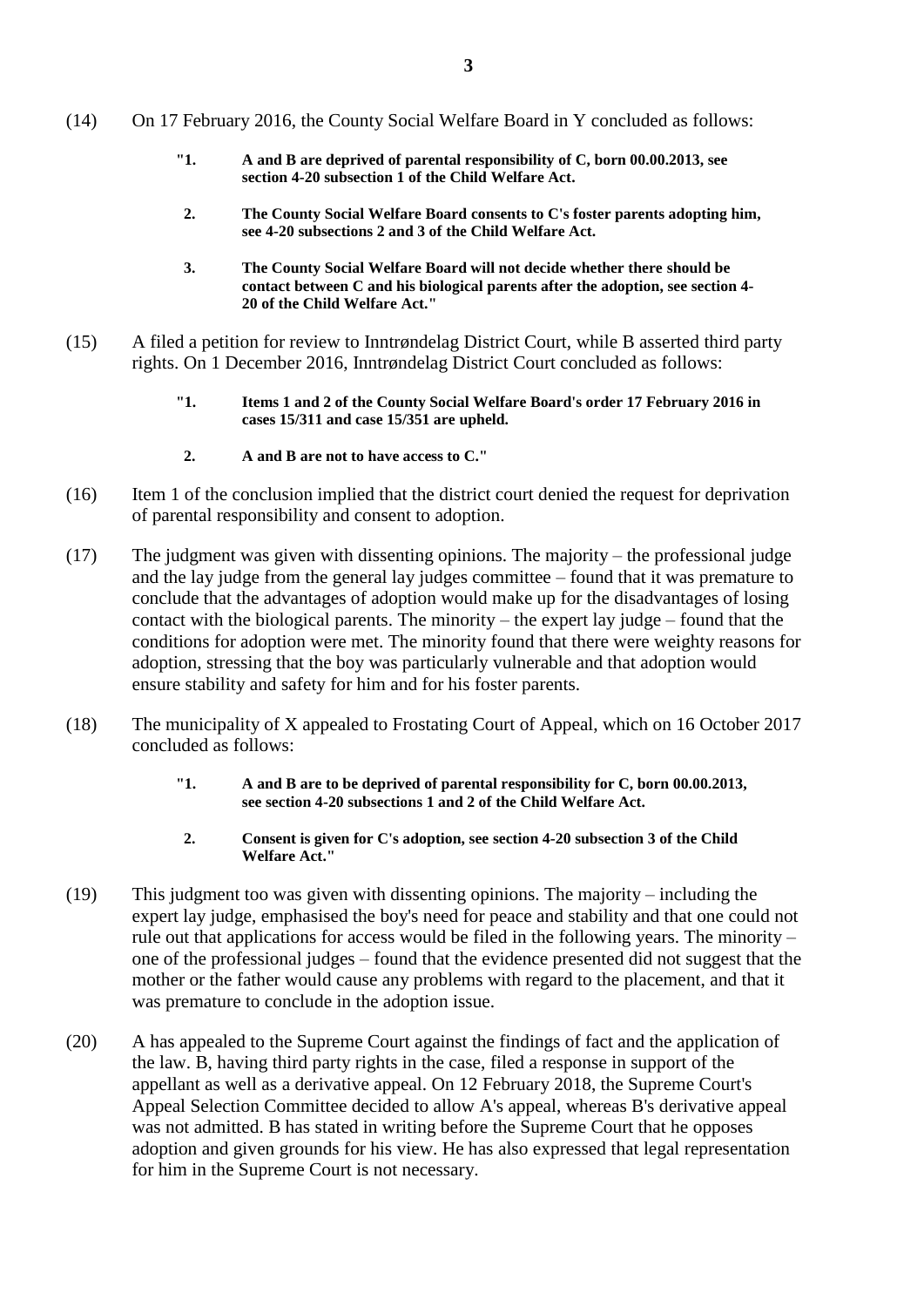- (21) Psychologist Jon Ståle Gjesdal Henriksen has been appointed as an expert by the Supreme Court in accordance with section 25-2 of the Dispute Act, and he has given a written statement. The Commission on Child Welfare Experts has not had any remarks to the statement. Gjesdal Henriksen also gave an oral statement to the Supreme Court in accordance with section 30-11 subsection 1 of the Dispute Act. Some written testimonies have also been given.
- (22) The appellant  $-A$  contends:
- (23) Forced adoption can only be justified by particularly weighty reasons. Such reasons are not currently present. The majority of the district court and the minority of the court of appeal have made a correct assessment.
- (24) The parents accept that it is best for C to live in a foster home. But it would be premature to take the irrevocable step of consenting to adoption. Although C is a vulnerable child, there is no reason for assuming that adoption will make his situation safer or better than if he stays in foster care. The child's needs and possibilities of development have not been studied and elucidated. This may have an impact on the adoption issue.
- (25) The child welfare service has made no real attempts to establish contact between C and his parents after his birth, which is worthy of criticism. There is no basis for assuming that the child will suffer negative consequences of careful contact with his mother under due supervision and guidance, and in cooperation with the foster parents. On the contrary, reports show that C does not react negatively to contact with strangers.
- (26) A has no objections to the foster parents. She accepts that C is to grow up in their home. But they should not be allowed to adopt the boy, as adoption will in practice exclude all contact with his biological parents and his half-brother in the foreseeable future. He will thus be completely cut off from his roots.
- (27) A has developed substantially during the years after giving birth to C. Although her child born in 2015 is also in foster care, the circumstances are completely different from those concerning C. She cooperates well with the child welfare service in Z where she now lives. She sees the child without supervision, and she has a good relationship with the foster parents. This demonstrates that the child welfare service in X and the foster parents apply incorrect information regarding A. The good relationship with the child welfare service in Z and with the foster parents of C's half-brother indicate that consenting to adoption without further inquiries and attempts to establish contact with his mother and half-brother would be wrong.
- (28) There is no risk that the parents will create any disturbance to C or the foster parents. The child welfare service has given the foster parents information regarding A and her family that stems from the period immediately after the childbirth in 2013. Based on this information, it is understandable that the foster parents are sceptical to having contact with her. Although the foster parents have now read the expert's report to the Supreme Court, the information they have received regarding C's mother is inadequate. This represents an ongoing procedural error by the child welfare service.
- (29) A has submitted this prayer for relief:

**"1. Item 1 of the judgment of Inntrøndelag District Court of 1 December 2016 in case 16-045465 is to be upheld."**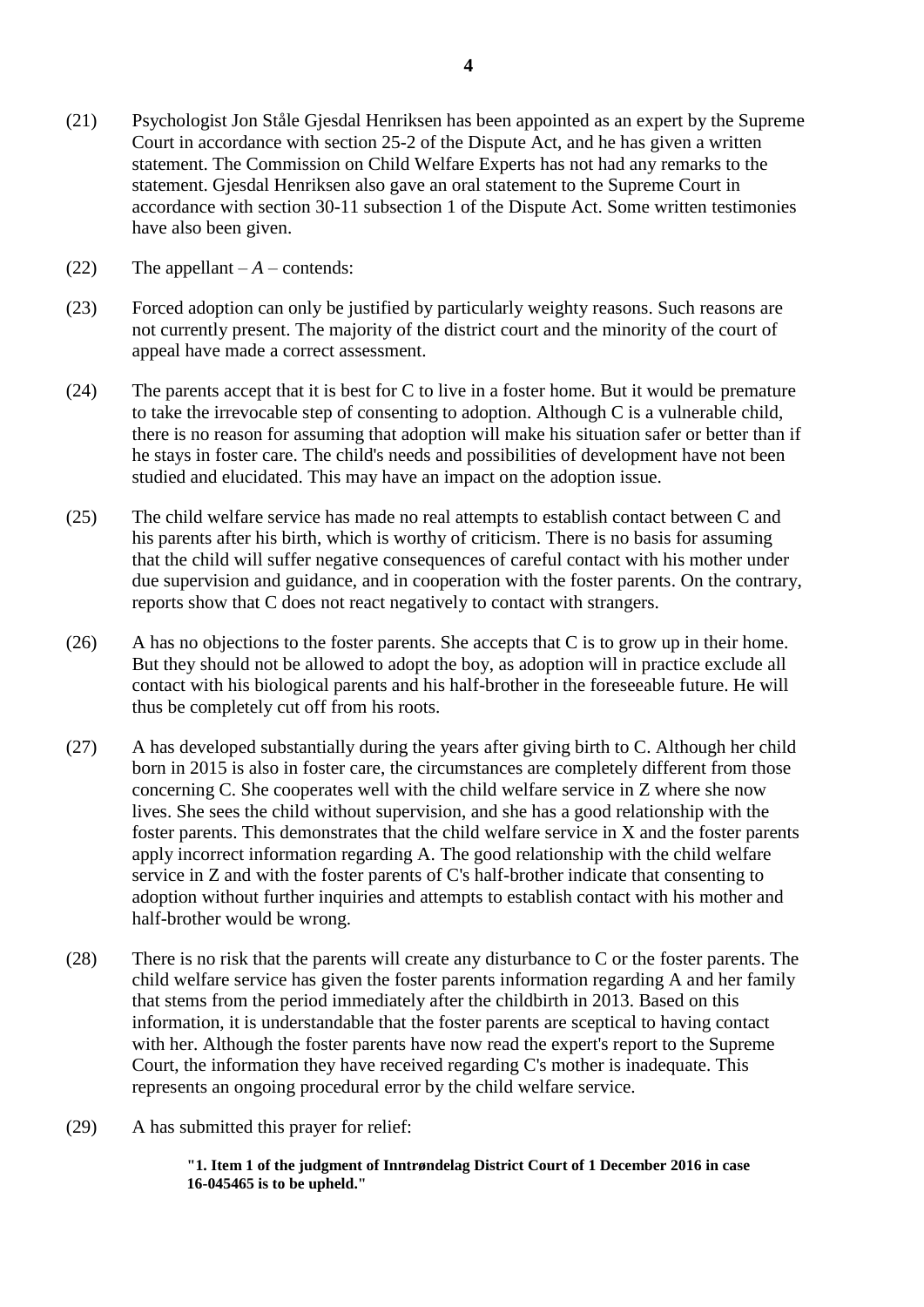- (30) The respondent *the municipality of X represented by the child welfare service* contends:
- (31) The court of appeal's judgment is correct. The conditions for adoption are met, and compelling reasons suggest that consent to adoption should be given. C is a child with major developmental challenges. He is in special need of safety, sense of belonging and follow-up.
- (32) All experts who have been involved in the case agree that adoption is in the child's best interests and have given solid arguments in support of their position. Adoption would be a continuing benefit to C.
- (33) The municipality of X represented by the child welfare service has submitted this prayer for relief:

#### **"The appeal is to be dismissed."**

- (34) *I have concluded* that the appeal must be dismissed.
- (35) The case concerns adoption against the will of the parents. The question is whether the boy – who is now five years old – is to remain in foster care in the home where he has lived the last four years, or whether the foster parents may adopt him.
- (36) Under section 36-5 subsection 3 of the Dispute Act, the court is to review all aspects of the case, and the review must be based on the situation at the time of the judgment.
- (37) The right to forced adoption is regulated by *section 4-20 of the Child Welfare Act*. The provision's subsections 1 to 3 read:

**"If the county social welfare board has made a care order for a child, the county social welfare board may also decide that the parents shall be deprived of all parental responsibility. If, as a result of the parents being deprived of parental responsibility, the child is left without a guardian, the county social welfare board shall as soon as possible take steps to have a new guardian appointed for the child.**

**When an order has been made depriving the parents of parental responsibility, the county social welfare board may give its consent for a child to be adopted by persons other than the parents.**

**Consent may be given if**

- **a) it must be regarded as probable that the parents will be permanently unable to provide the child with proper care or the child has become so attached to persons and the environment where he or she is living that, on the basis of an overall assessment, removing the child may lead to serious problems for him or her and**
- **b) adoption would be in the child's best interests and**
- **c) the adoption applicants have been the child's foster parents and have shown themselves fit to bring up the child as their own and**
- **d) the conditions for granting an adoption under the Adoption Act are satisfied."**
- (38) The parties have stated that the deprivation of parental responsibility under the provision's subsection 1 is only relevant in the event of an adoption order. I will therefore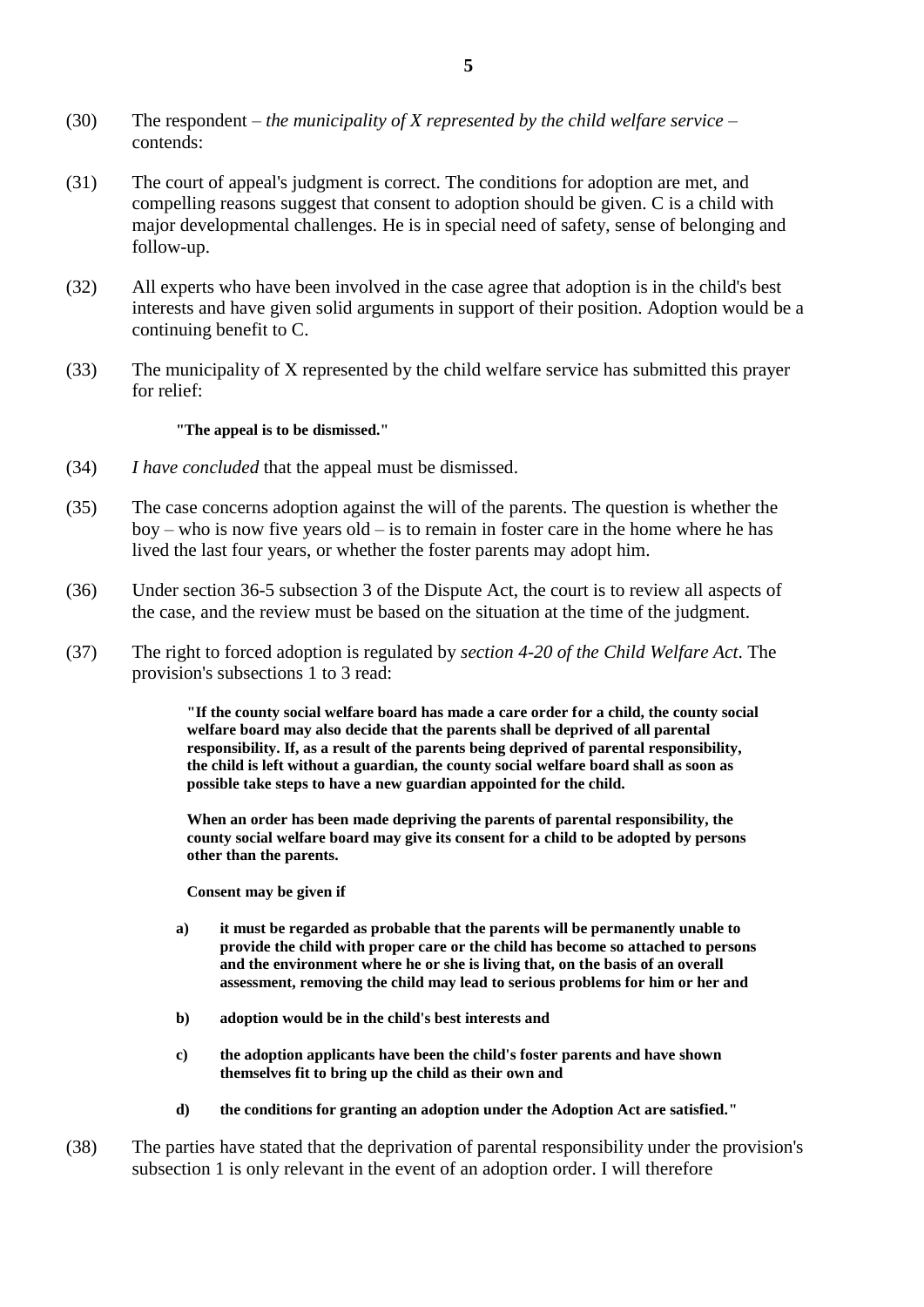immediately turn to the adoption issue.

- (39) The parties agree that the conditions in subsection 3 (a), (c) and (d) are met. I share that view. I must assume that the parents are permanently incapable of providing C with proper care. Furthermore, I stress that C has developed a close attachment to the foster home. Psychologist Gjesdal Henriksen has stated that C is "extremely emotionally attached to his foster parents" and that the foster parents, from his perspective, are irreplaceable. There is no doubt that C is extraordinarily dependent on this foster parents, and the expert describes that he is not attached to other persons who may replace or compensate the daily care he receives from his foster parents. The expert also stresses that the foster parents are particularly suited to care for him. It has also been established that the foster parents have proven extremely fit to raise the child as their own. This is also accepted by the parents.
- (40) The crucial point is thus whether "adoption would be in the child's best interests", see section 4-20 subsection 3 (b).
- (41) In 2015, the Supreme Court heard two cases regarding forced adoption. The *legal principles* were dealt with there.
- (42) The following is set out in Rt-2015-110 paragraph 46:

**"A forced adoption has a strong impact on the biological parents. The emotional pain of your child being adopted is usually profound. The family ties severed by forced adoption are protected under ECHR Article 8 and Article 102 of the Norwegian Constitution. Adoption is also a radical measure for children, which under the UN Convention on the Rights of the Child Article 21 may only be decided if this is in the best interests of the child. The interests of the parents take second place where crucial factors indicate adoption of the child, see Article 104 (2) of the Norwegian Constitution and the UN Convention on the Rights of the Child Article 3 no. 1. I refer here to ECtHR's judgment in the case Aune v. Norway of 28 October 2010, paragraph 66, which states, in connection with the proportionality assessment under ECHR, Article 8 no. 2, that the adoption must be based on "an overriding requirement pertaining to the child's best interests". This case is the same case that was settled by the Supreme Court in Rt. 2007, page 561. I therefore find that the mode of expression in paragraph 51 of this Supreme Court judgment - that there must be "particularly weighty reasons for adoption" – suggests the use of the same norm.**

(43) In Rt-2015-1107 paragraph 44, this is summarised by the requirement of "the child's best interests" being supplemented by a requirement of "particularly weighty reasons". It then reads:

> **"The concerns for the child that suggest adoption must be so strong that the concern for maintaining the biological ties between the child and its parents must give way."**

(44) Some *case law from the European Court of Human Rights* has emerged since the Supreme Court's judgments in 2015. I mention in particular judgment 30 November 2017 *Strand Lobben v. Norway* and judgment 26 April 2018 *Mohamed Hasan v. Norway*. The first judgment was given with a  $4 - 3$  vote, and was, on 9 April 2018, referred to hearing in the Grand Chamber. On 6 September 2018, the European Court of Human Rights (ECtHR) concluded in *Jansen v. Norway* that Article 8 had been violated in a child welfare case. However, that case contained issues that differed from those in our case. The judgment is not final and enforceable.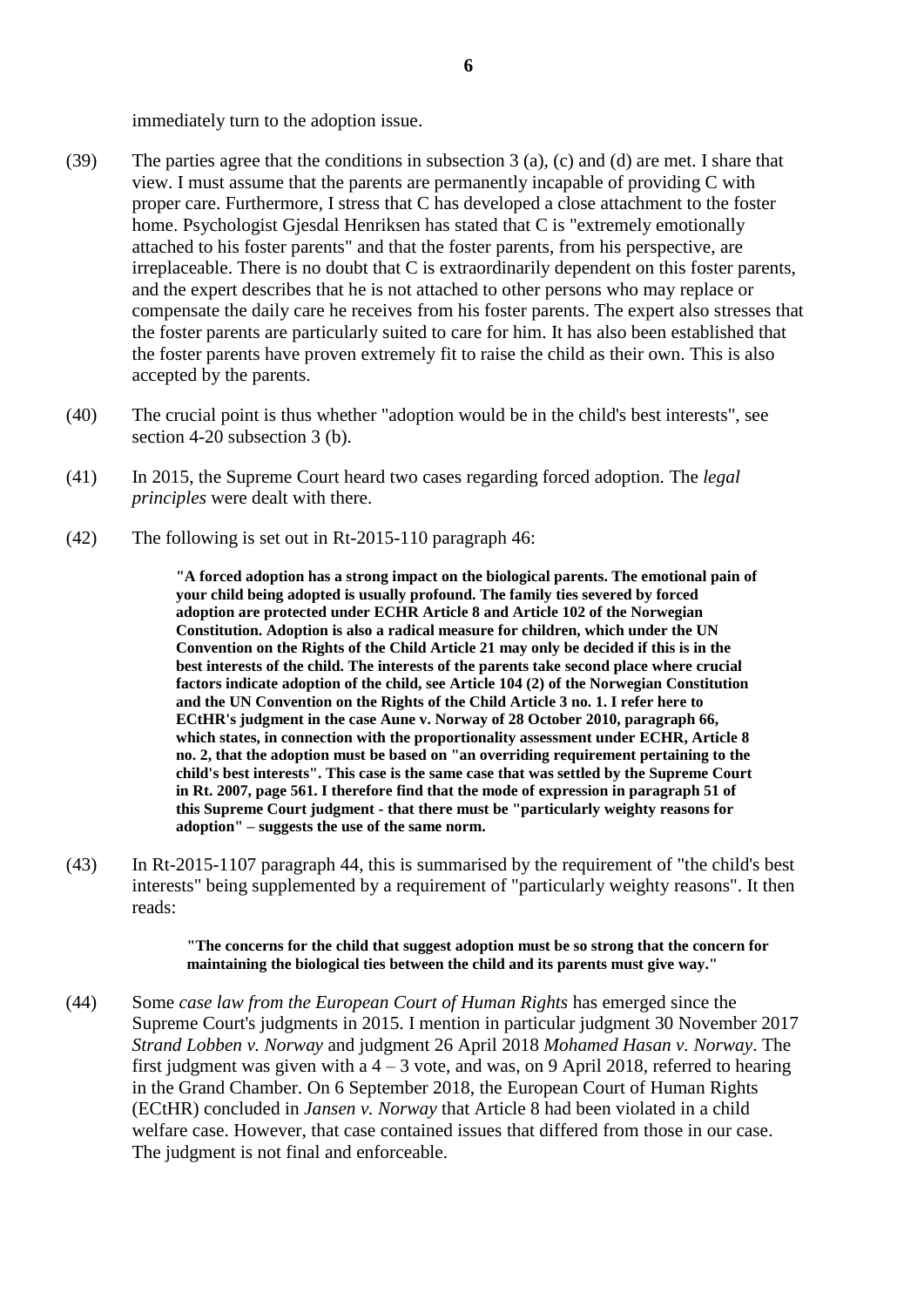- (45) The ECtHR judgment of April this year in *Mohamed Hasan v. Norway* is unanimous and enforceable. The case concerned deprivation of parental responsibility and consent to the foster parents adopting the appellant's two children. As in the case at hand, the appellant did not request that the care for the children – with whom she had not had contact for a long time – be returned to her. The Court also took the grounds for deprivation of care into account in its assessment of the adoption issue, see paragraph 153. In its judgment, the Court presented the general principles on which it bases its judgments on deprivation of care and adoption where violation of Article 8 of the European Convention on Human Rights (ECHR) is asserted. As far as I can see, the newly given judgment contains legal principles that are well established in ECtHR case law. I will therefore rely on this judgment to a great extent in my deliberation.
- (46) In paragraph 142, it is established that the reasons given for the measure must be "relevant and sufficient". It also says:

**"Moreover, it must be borne in mind that the decisions taken by the courts in the field of child welfare are often irreversible, particularly in a case such as the present one where an adoption has been authorised. This is accordingly a domain in which there is an even greater call than usual for protection against arbitrary interferences …".**

- (47) This corresponds well with what I have quoted from the Supreme Court judgments from 2015, where the irreversibility of adoption is emphasised.
- (48) In paragraph 144, the Court mentions that it, when deciding whether Article 8 has been violated, will consider the fact that the threshold for intervention varies from one Contracting State to another:

**"The Court has held in many cases, such as K. and T. v. Finland … that in determining whether the reasons for the impugned measures were relevant and sufficient for the purpose of paragraph 2 of Article 8 of the Convention, the Court will have regard to the fact that perceptions as to the appropriateness of intervention by public authorities in the care of children vary from one Contracting State to another, depending on such factors as traditions relating to the role of the family and to State intervention in family affairs and the availability of resources for public measures in this particular area."** 

- (49) But, the Court adds: "… consideration of what is in the best interests of the child is in every case of crucial importance".
- (50) This corresponds well with the provision in Article 21 of the Convention on the Rights of the Child stating that in connection with adoption "the best interests of the child shall be the paramount consideration". The expression "paramount" is used in paragraph 149 in *Mohamed Hasan v. Norway* and in several other judgments, see for instance the Grand Chamber judgment 6 July 2010 *Neulinger and Shuruk v. Switzerland* paragraph 135.
- (51) The expression in Article 21 of the Convention on the Rights of the Child "the paramount consideration" – is thus even stronger than that of the general provision in Article 3 (1) stating that the best interests of the child are "the primary consideration". I refer to Supreme Court judgment Rt-2009-1261 paragraph 29 et seq. (*Ashok*) where Article 3 is dealt with in more detail. In paragraphs 31 and 32, it is held that proposals were made during the drafting of the Convention to use "paramount" also in Article 3, but that this was too far-reaching. Similar objections are however not made in adoption cases where the child's best interests are crucial.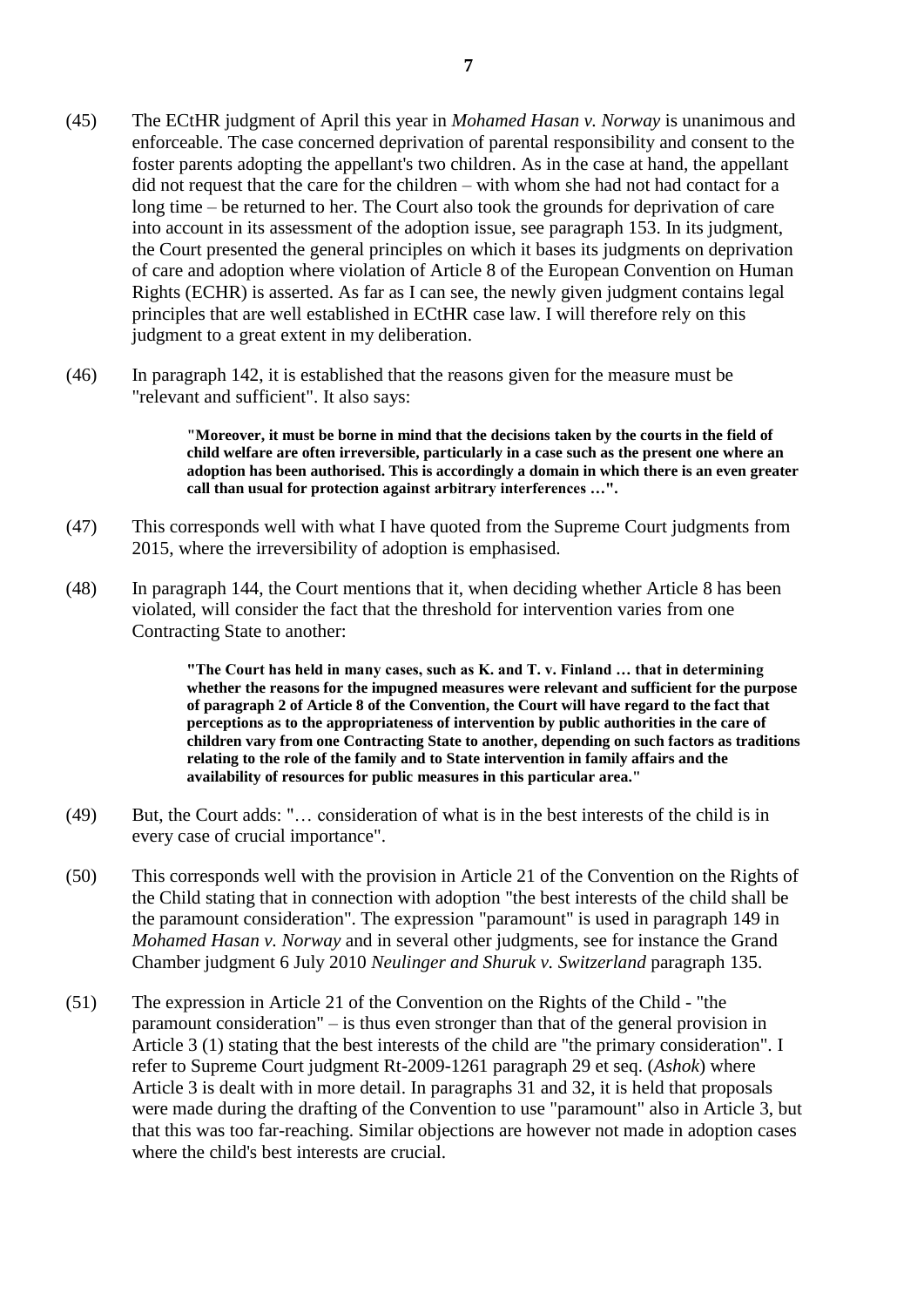(52) Finally in paragraph 149 in *Mohamad Hasan v. Norway*, the following general remark is given on cases involving the care of children:

> **"Indeed, the Court has emphasised that in cases involving the care of children and contact restrictions, the child's interest must come before all other considerations …".**

- (53) The emphasis placed by the Court on the child's best interests corresponds well with Norwegian law. I confine myself to referring to Article 104 paragraph 2 of the Norwegian Constitution stating that for decisions that affect children "the best interests of the child shall be a fundamental consideration", and to the Norwegian case law to which I have already referred.
- (54) Here, I also mention that the Norwegian legislature wants to increase the use of adoption as a child welfare measure, see Proposition No. 69 (2008-2009) to the Odelsting, page 27 et seq. It was deemed "essential for a child that it may grow up under conditions that involve a minimum of insecurity with respect to the future" and that research shows that adoption may give a "safer and more predictable upbringing than long-term foster home placements", see in particular page 33 of the Proposition. A reference may also be made to Norwegian Official Report 2009: 21 Adoption – for the sake of the child, Norwegian Official Report 2012: 5 Better protection of children's development and Norwegian Official Report 2014: 9 New adoption legislation.
- (55) In *Mohamed Hasan v. Norway* paragraph 161, the Court refers to previous case law among others *Aune v. Norway*, see Supreme Court judgment Rt-2007-561– when it comes to cases where the contact between the child and the parents has been limited:

**"The Court has previously held that where social ties between a parent and his or her children have been very limited, '[t]his must have implications for the degree of protection that ought to be afforded to [the parent's] right to respect for family life under paragraph 1 of Article 8 when assessing the necessity of the interference under paragraph 2' …".** 

- (56) The concern for the parents is thus, naturally, less prominent in cases where the social ties between the parents and the child are weak.
- (57) The Court emphasises that when it comes to measures that may sever the contact between the parents and the child completely, a stricter scrutiny is called for, see for instance the final part of paragraph 145 in *Mohamed Hasan v. Norway*:

**"However, a stricter scrutiny is called for in respect of any further limitations, such as restrictions placed by the authorities on parental rights of access, … Such further limitations entail the danger that the family relations between the parents and a young child are effectively curtailed."** 

(58) When it concerns a situation like the one at hand – replacement of a foster care arrangement with adoption – the following is stated in paragraph 147:

> **"In cases where the authorities have decided to replace a foster home arrangement with a more far-reaching measure, such as deprivation of parental responsibilities and authorisation of adoption, with the consequence that the applicants' legal ties with the child have been broken, the Court will apply its case-law according to which 'such measures should only be applied in exceptional circumstances and could only be justified if they were motivated by an overriding requirement pertaining to the child's best interests' …".**

(59) Hence, a consent to adoption against the will of the parents can only be justified under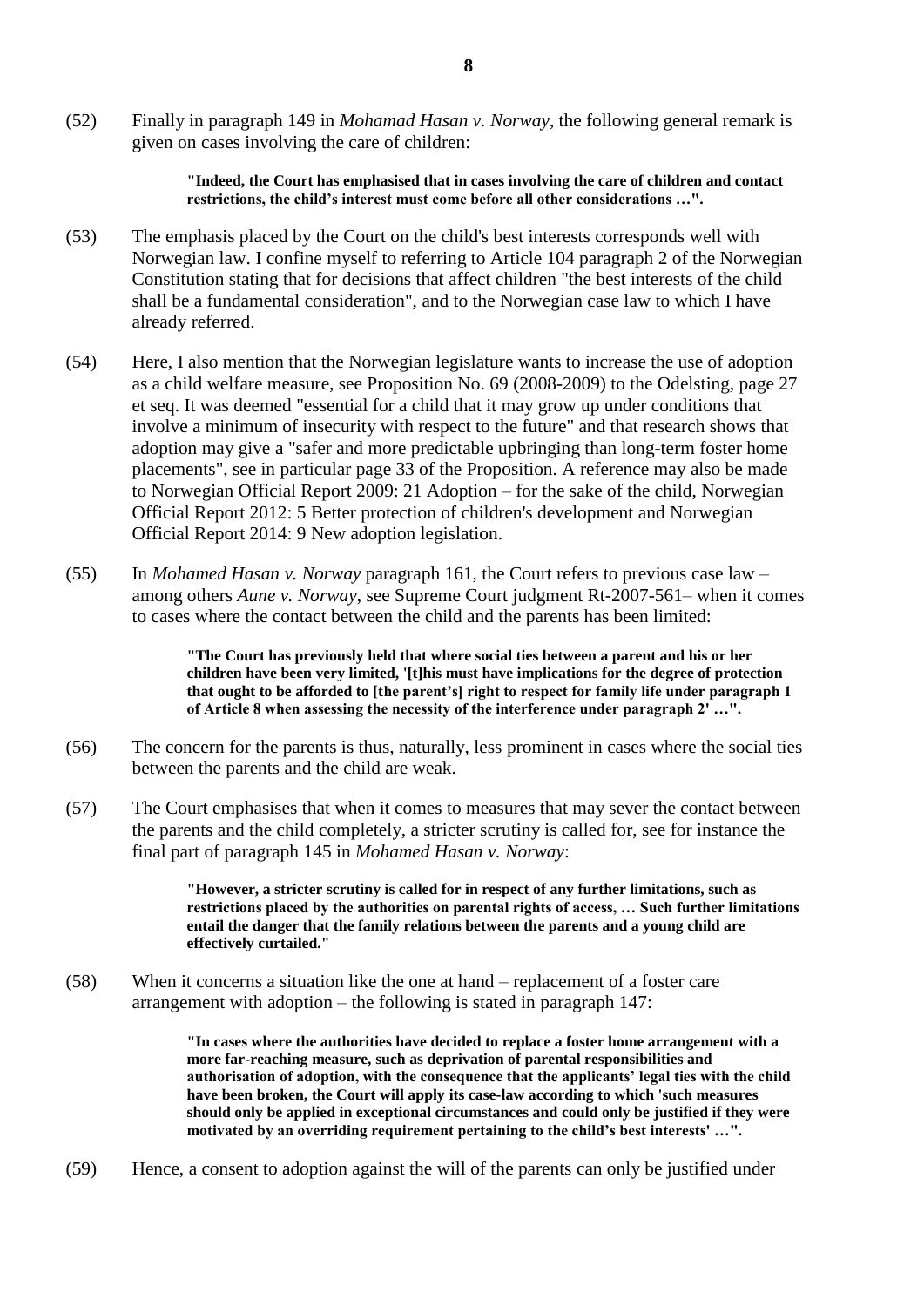"exceptional circumstances", and the decision must be motivated by "an overriding requirement pertaining to the child's best interests". As I have already quoted from paragraph 46 in Supreme Court judgment Rt-2015-110, the requirement of "particularly weighty reasons" must be interpreted likewise.

- (60) In paragraph 148 of *Mohamed Hasan v. Norway*, the ECtHR stresses the strict procedural requirements that must be met by the domestic decision-making authorities.
- (61) Against this background, I will summarise the *subject of review* of relevance in the case at hand:
- (62) The best interests of the child are the most important and weighty concern when deciding the adoption issue. Because adoption is such a radical and irreversible measure, it can only be justified – on the child's hand – by particularly weighty reasons. These grounds must be balanced against the consequences of adoption for the child's contact with its biological parents in the individual case. Where there has been little or no contact between the parents and the child, the concern for protection of their family life will be given less weight than in cases where a more normal family life has existed.
- (63) *Status of knowledge and research* on adopted children have been studied by the expert and presented in an appendix to the statement. He believes that the summary in Supreme Court judgment Rt-2007-561 is still accurate. The following is set out in paragraph 50:

**"In our case, the expert has presented as a general knowledge that foster care is not ideal when it involves long-term placement of children that came to the foster home before any connection had been established to any biological parent. In these cases, adoption is the best solution for the child's development."** 

(64) Based on an updated study of relevant research and – not least – professional experience as a psychologist, the expert states the following in the case at hand:

> **"Children in long-term foster care that are adopted, undergo better psychosocial development than children in a similar situation who are not adopted. It is the durability of the child's sense of belonging that seems to be essential."**

- (65) The expert specified in his statement before the Supreme Court that this is a difficult area of research, one of the reasons being that few forced adoptions are carried out annually in Norway. And, as emphasised in Supreme Court judgment Rt-2007-561 paragraph 50, a specific, individual assessment must be made in each case. But, as emphasised in the same paragraph, such a research- and experienced-based perception of what is generally best for the child, must be given particular weight. Also, Proposition No. 69 (2008–2009) to the Odelsting, page 6, stresses that research shows that "… for some children, adoption may give a safer and more predictable upbringing than long-term foster care".
- (66) I now turn to the *individual assessment* of whether adoption in our case is in the boy's best interests.
- (67) First, I stress that our case does not concern a possible return of C to one or both of the parents. It was clear already when he was a newborn that neither of them should have parental responsibility, which they have accepted. Before the Supreme Court, A expressed the following to the expert:

**"I have accepted that I will never have the chance to bring him home, that he stays where he**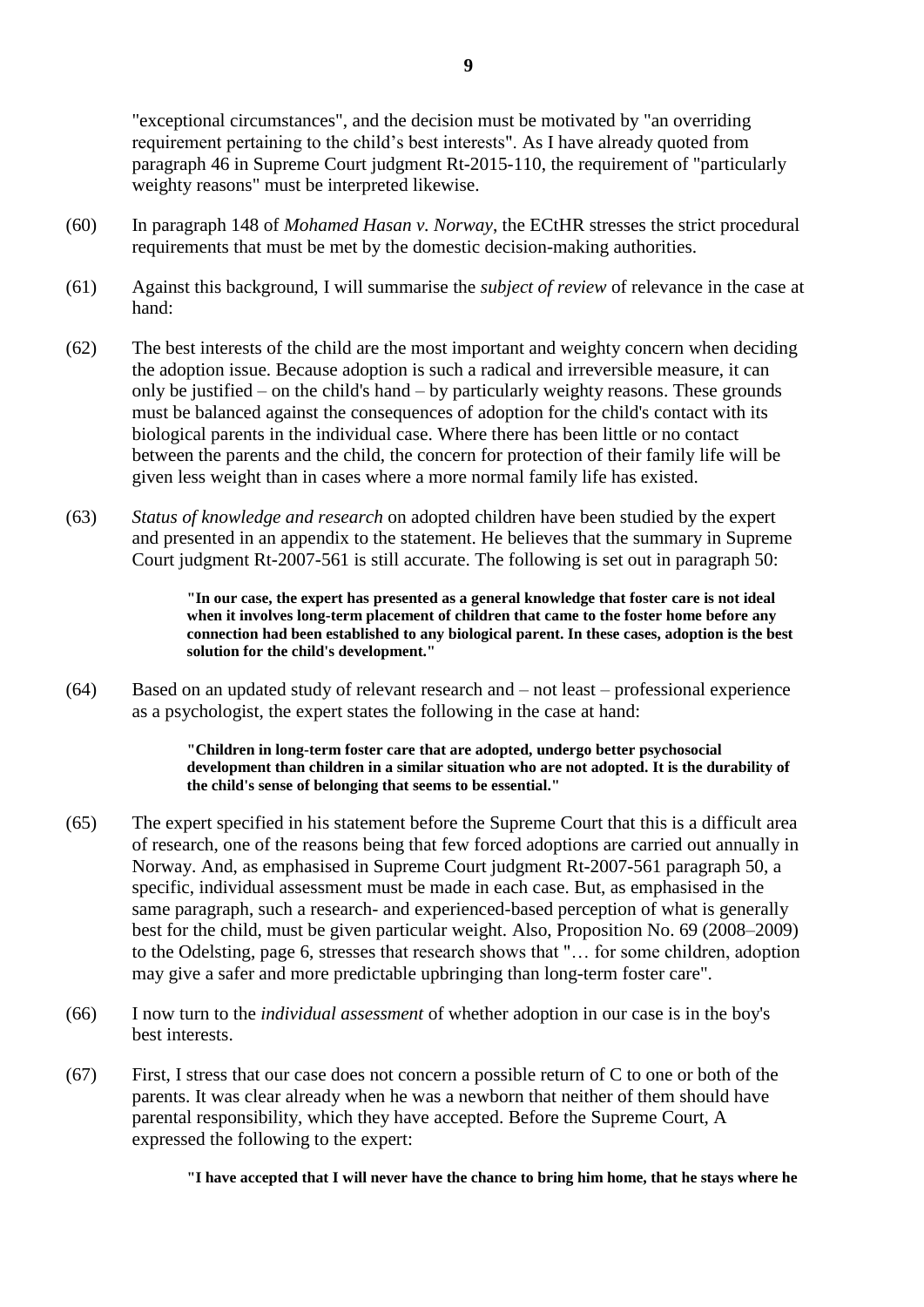### **is, but without being adopted. After all, he has been there since he was one. But I think he should know his biological origin."**

- (68) I also emphasise that the basis for the assessment is that C has never lived with his biological parents and that he has not had any contact with them since the days following his birth. In the case at hand, there has not been and, regardless of outcome, nor will there be any form of ordinary family life for the child with his biological parents. Finally, I mention the basic and indisputable fact that C, regardless of whether consent is given to adoption, will continue to live with his foster parents.
- (69) The case has been thoroughly examined. All relevant factors have been assessed, and the biological parents have been heard and given the chance to have the orders issued reviewed by the courts. The expert appointed by the Supreme Court has carried out comprehensive and thorough work, also including a review of previous reports. The expert's conclusions are well founded, and I have no basis for questioning his professional opinions. In the following, I will largely refer to his findings.
- (70) *C is a highly vulnerable child in special need of protection.* This has been stressed by all experts involved in various stages, and it was relied on by both the majority and the minority of the court of appeal. This has also been accepted by A.
- (71) The expert before the Supreme Court held that C suffers from "major developmental disorders", and that "C is a child with clearly deviating development in several areas and on many development areas, he does not function according to his age". The expert has emphasised that his language skills are probably "closer to those of a two-year-old than a three-year-old". Furthermore, he has a delayed perception of numbers, amounts and time, and difficulties regulating his emotions. He has sleep disturbances and does not function according to his age when he plays. He does not eat independently and still needs a diaper overnight. He has low tolerance for interacting with strangers.
- (72) The expert summarises as follows:

**"It is the expert's opinion that C, today, must be regarded as a child that is seriously delayed linguistically, socially and cognitively. It is not to be doubted that C is a child that needs care beyond what is normally required. His development status indicates that C is vulnerable to abrupt changes, new situations for which he is not well prepared and to non-routine absence from his foster parents."**

- (73) According to the expert, there may be many reasons for C's late development and psychosocial disorders and this should be studied further. However, the expert deems it more likely that his difficulties are partially inherited. But the separation he experienced when he was moved from the emergency home to the foster home at the age of one may also have had an impact.
- (74) In the expert's opinion, C has a "special need of protection". He emphasises that all forms of "insecurity and disturbance may have a negative impact on his general sense of safety".
- (75) My perception is that C's particular vulnerability and special need of protection have been adequately clarified. The need for further examinations is mostly based on a wish – as far as possible – to find the reasons for C's problems. The expert has mentioned that no chromosome disorders have been detected despite several tests. He has also mentioned that both C and his half-brother as newborns showed "… bodily unrest, shivering and regulation difficulties that may occur after [the mother's] consumption of certain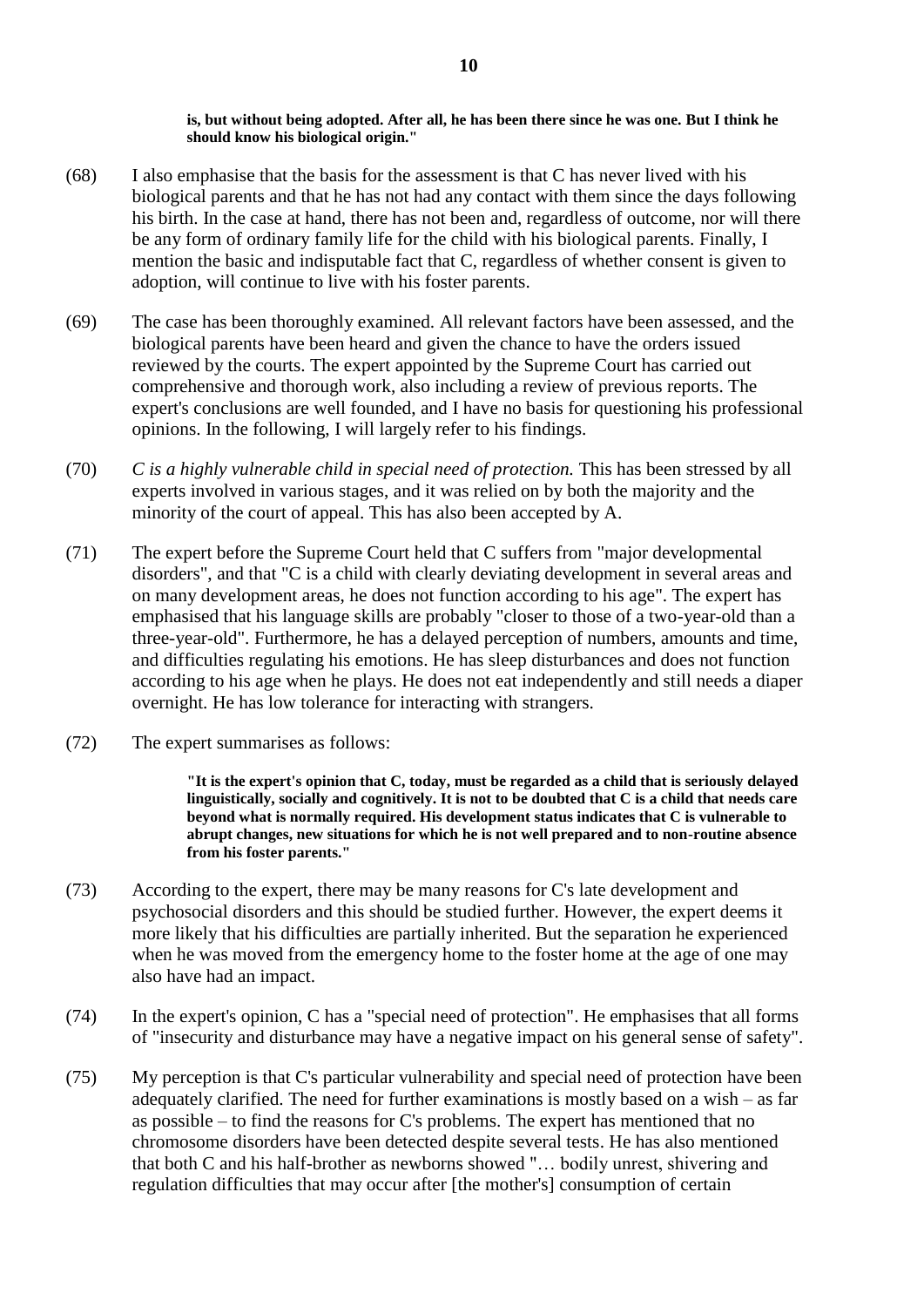substances or drugs during the pregnancy". However, he reports that A has expressed that she only took prescribed medicine during the pregnancy.

- (76) *The boy's mother* who is the parent most actively opposing adoption was also placed in a foster home as a child. She has cognitive functioning disorders and may diagnostically be characterised as intellectually disabled. She has no education beyond primary school, she has never had any ordinary work and, according to her own statement, she is waiting to receive disability insurance. Since A is not requesting the care of C, I will not elaborate further on her personal situation. I mention all the same that her situation seems to have improved from the time of C's birth, although the son she had with her new husband in March 2015 was also taken into emergency care at a secret address, and later placed in a foster home. She seems nevertheless to be cooperative towards both the child welfare service in Z and the foster parents of the son born in 2015.
- (77) *The boy's father* is, according to information gathered by the expert, diagnosed with light intellectual disability. Nor he has any education beyond primary school, and he has never had any ordinary work over time. He has received disability insurance since 2009-2010, and he has told the expert that he does not know why. As with A, I do not find it necessary to elaborate on B's personal situation at this point.
- (78) *The foster parents* receive only praise. They are particularly suited to meet the special needs of the child. The expert has emphasised that C has a full and exclusive sense of belonging to the foster home. I assume that all arrangements are made for C to have the best possible development in the foster home.
- (79) Against this background, I now turn to the *advantages and disadvantages for C if he is adopted* compared to the situation if he continues to be a foster child indefinitely.
- (80) According to the expert, adoption will entail a number of advantages for C. More specifically, he has emphasised the following:

**"All children living in a foster home, whether short-term or long-term, may feel like being in a state of emergency. Adoption will contribute to normalising the child's family situation. … It is the expert's professional assessment that C, due to his history and his psychosocial functioning, requires more stability and protection from change and insecurity in his life than other children do. By consenting to the foster parents adopting C, society may provide him with this protection through the Supreme Court's judgment.** 

**If the Supreme Court does not consent to adoption, the biological parents will at the same time be given a right to readdress the issue of access within a short period of time. In future proceedings dealing with access rights, C will be heard by the County Social Welfare Board or by the courts. The expert is deeply concerned that his present feeling of safety in life and of belonging in the foster home will be replaced by a detrimental confusion as to where he belongs and who his care persons are. To bring C's own voice into this, he frequently asks for his foster parents' affirmative response to '….***take care of me?***'…** 

**For some children who grow up in a foster home, follow-up from the child welfare service may be a resource. It is, however, the expert's opinion that C's foster parents having the full and legal responsibility for him will be a source of stability and predictability. A legal connection between C and the foster parents will be of great intrinsic value to him – not only until he becomes of age – but also as a young adult. If adoption is carried out now, it will be at a profitable time for C since he will soon be ready for school.** 

**… Adoption may make life simpler for C."**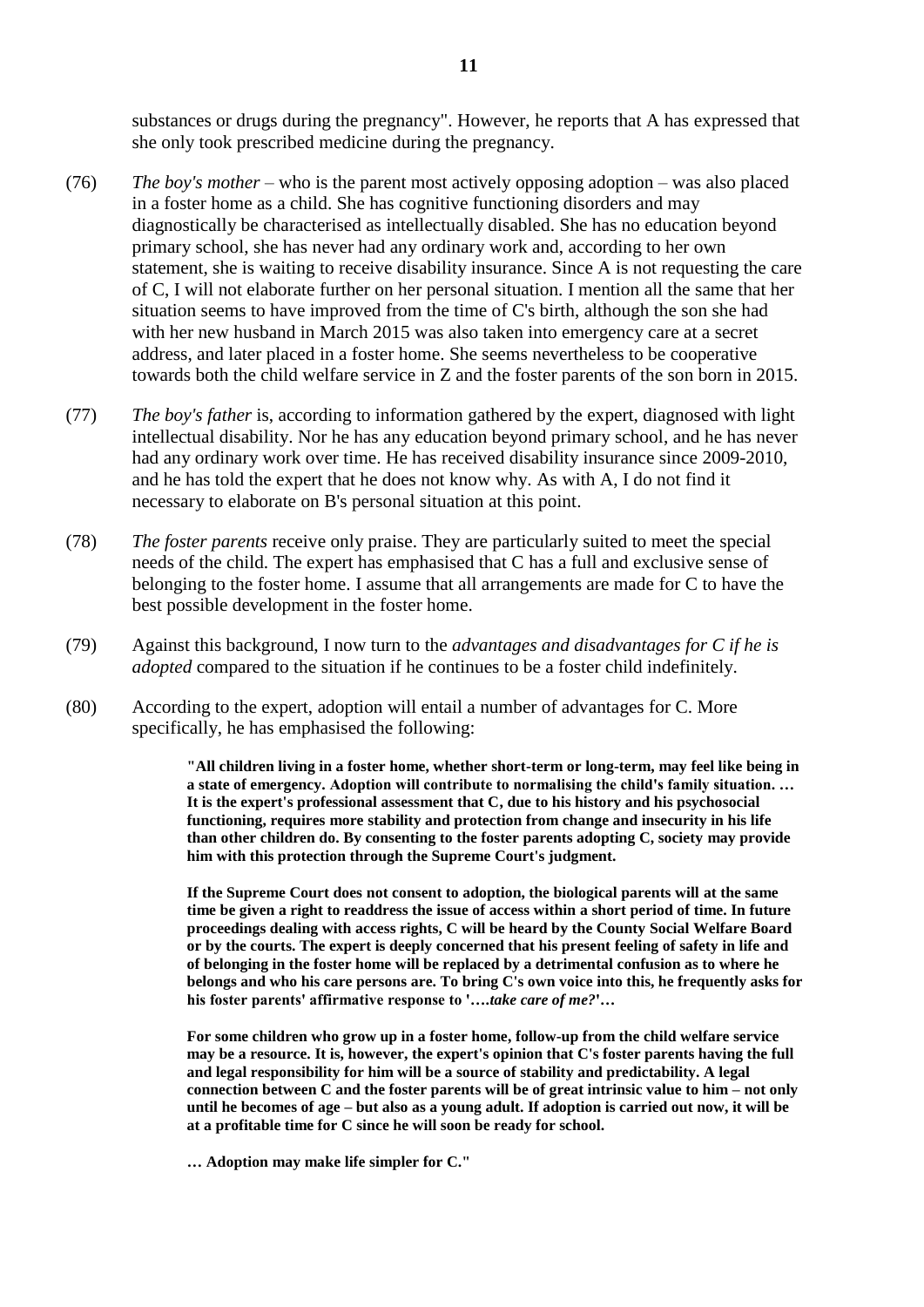- (81) I support the expert's individual assessment.
- (82) The possible *disadvantage* of adoption has to do with C's biological ties to his family. As I have mentioned in my presentation of Norwegian and ECtHR case law, consideration should be made to avoid that biological ties are severed. However, there are several reasons why this aspect must be given limited weight in the case at hand.
- (83) Firstly, it is not a question of severing any established social ties between the child and his biological family. Such ties have never been established – the biological parents have not had contact with the child during the five years that have passed since his birth. I refer to what I have quoted from ECtHR case law on the assessment in cases where the social ties between the child and the parents are weak. Here, they are non-existent. As in *Mohamed Hasan v. Norway*, replacing legal ties to the biological parents by legal ties to the foster parents will thus serve to consolidate their *de facto* family ties, see paragraph 161 of the judgment.
- (84) The appellant has criticised the child welfare service for having done too little to establish contact between C and his biological mother. The child welfare service has admitted this to some extent. But the subject of review is the order of deprivation of parental responsibility and adoption. In my view, any previous neglect by administrative bodies cannot dictate whether or not adoption is in the child's best interests. If errors have been committed previously, this cannot be of detriment to C in the decision that is now to be taken.
- (85) It is a fact that C in his entire life has been without any form of contact with his biological parents. This must be taken into account in the assessment of what is best for him now, regardless of whether the child welfare service is to blame for not having done more to establish contact. I add that even if it had been possible to establish an appropriate form of contact between the biological parents and C, such contact would, considering C's special needs, only have been limited. I have problems seeing how this could have changed anything in the adoption issue that is now to be settled.
- (86) Next, I emphasise that C's developmental disorders make one doubt whether he will ever reach such a level as to perceive what "biological family" means. The expert holds that it is uncertain whether he will ever understand the difference between biological parents, foster parents and adoptive parents. Today, C is in any case not able to see that he has other parents than his foster parents. Due to his particular vulnerability and need of safety, it would, in the expert's opinion, be detrimental to him if the biological parents were to introduce themselves as "mother" and "father", and a trial arrangement with contact visits "would be like experimenting with the boy's mental health".
- (87) Thirdly, I emphasise that in this case, an appropriate contact in the foreseeable future between the child and his biological parents will at any rate depend on the foster parents. The expert does not exclude the possibility that C would benefit from having contact with his parents, so he has more grown-ups who give him care and attention on birthdays etc. But for this particularly vulnerable child, the foster parents must, in the expert's opinion, be the ones to regulate this. The expert states:

**"C will for a long period ahead adjust and experience the world through the feeling of safety the foster parents provides him. If the foster parents or adoptive parents are positive to contact with the biological parents, this will probably be the most important single factor determining how contact visits are experienced by C.**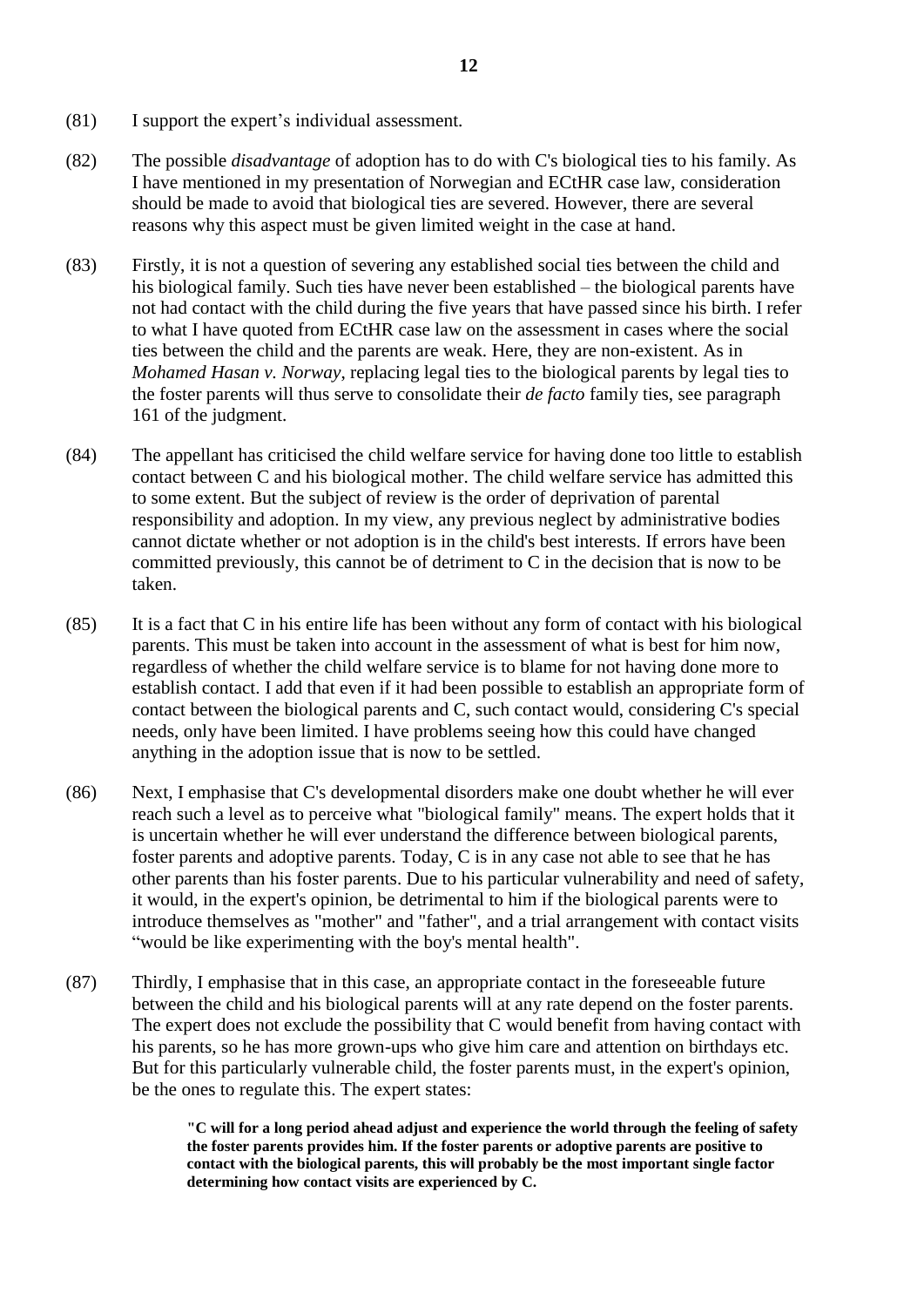**It is undoubtedly the foster parents who in the end will be best suited to assess what C is capable of understanding of his own history and whether contact with the biological parents may be relevant. The foster parents maintain that they do not exclude that some form of contact may be established with the biological parents, if it is in the best interests of C. The expert trusts that the foster parents will, possibly under qualified supervision, establish contact with the biological parents under the conditions already mentioned.**"

- (88) I have noted that the foster parents are positive to establishing contact with C's biological family, provided it is in his best interests. It is therefore possible that  $C$  – when he is ready for it – in a safe manner may have contact with his biological mother and even with his father and half-brother. Although the foster parents' positive attitude does not entail any legal rights, neither for C nor for his biological parents, it is a factor that should be given weight in the assessment of what is best for the child.
- (89) As the matter stands, I must assume that it is clearly in C's best interests that the foster parents regulate if, when and, if relevant, how contact should be established with his biological parents and half-brother. Through adoption, this decision is also formally theirs to make, with the stability and security this provides.
- (90) A has contended that it is too early to implement the irreversible measure of adoption. In this regard, she has pointed at the requirement for further examination of C, and that this may have an impact on the adoption issue. It may well be true that further examination and mapping of C's condition are required; this is set out in both the expert's statement from which I have already quoted and in the foster parents' written statement to the Supreme Court. But I have problems seeing how this is relevant to the adoption issue. C's fundamental features, his particular vulnerability and need of protection will not change by an examination of the reasons for his difficulties. Nor are there any unclarified issues relating to the biological parents or the foster parents. The case at hand is thus different from that in Rt-2015-1107 where the Supreme Court, in its individual assessment, concluded that the child did not have much to lose from waiting until her relationship with her biological father had been further clarified, see paragraph 56.
- (91) Against this background, I find that there are compelling reasons for arguing that adoption is clearly better for C than continuing in foster care. I also find it clear that there are "exceptional circumstances" justifying adoption and that the County Social Welfare Board's consent thereto is "motivated by an overriding requirement pertaining to the child's best interests".
- (92) The appeal must therefore be dismissed.
- (93) I vote for this

## J U D G M E N T :

The appeal is dismissed.

(94) Justice **Normann:** I agree with the justice delivering the leading opinion in all material respects and with his conclusion.